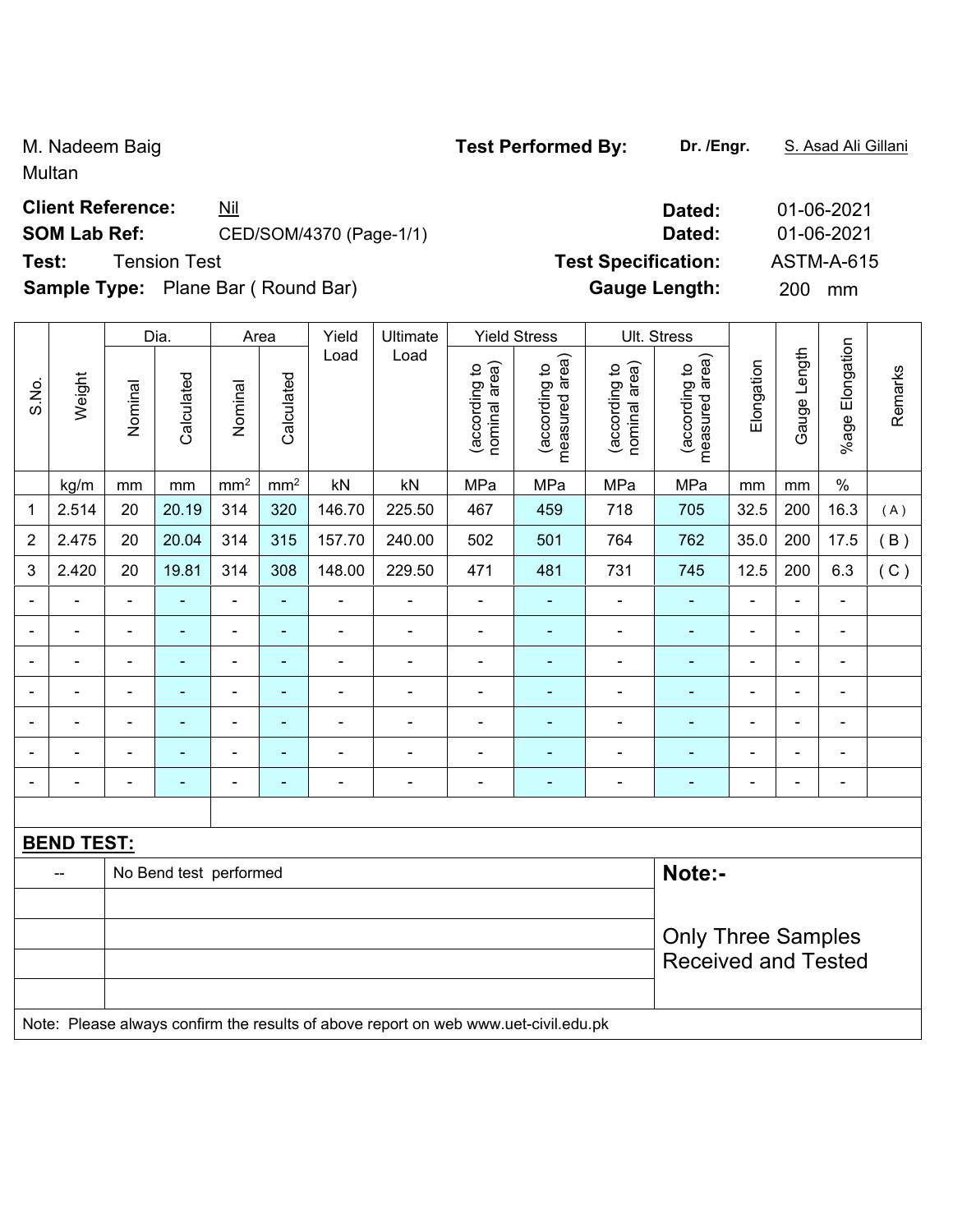Jafar Hussain Randhawa **Test Performed By: Dr. /Engr.** S Asad Ali Gillani Resident Engineer, (ECSP) Engineering Consultancy Services Punjab (Pvt) Ltd. Lahore

| <b>Client Reference:</b> | ECSP/MDA/MCF/011                              | Dated:                     | 27-05-2021 |
|--------------------------|-----------------------------------------------|----------------------------|------------|
| <b>SOM Lab Ref:</b>      | CED/SOM/4371 (Page-1/1)                       | Dated:                     | 01-06-2021 |
| Test:                    | <b>Tension Test &amp; Bend Test</b>           | <b>Test Specification:</b> | ASTM-A-615 |
|                          | <b>Sample Type:</b> Deformed Bar (Moiz Steel) | <b>Gauge Length:</b>       | 200 mm     |

|                |                   |         | Dia.                     |                 | Area            | Yield                        | Ultimate                                                         |                                | <b>Yield Stress</b>             |                                | Ult. Stress                     |                |                |                 |         |  |
|----------------|-------------------|---------|--------------------------|-----------------|-----------------|------------------------------|------------------------------------------------------------------|--------------------------------|---------------------------------|--------------------------------|---------------------------------|----------------|----------------|-----------------|---------|--|
| S.No.          | Weight            | Nominal | Calculated               | Nominal         | Calculated      | Load                         | Load                                                             | nominal area)<br>(according to | measured area)<br>(according to | nominal area)<br>(according to | measured area)<br>(according to | Elongation     | Gauge Length   | %age Elongation | Remarks |  |
|                | kg/m              | mm      | mm                       | mm <sup>2</sup> | mm <sup>2</sup> | kN                           | kN                                                               | MPa                            | MPa                             | MPa                            | MPa                             | mm             | mm             | $\%$            |         |  |
| 1              | 3.988             | 25      | 25.43                    | 491             | 508             | 237.50                       | 353.00                                                           | 484                            | 468                             | 719                            | 695                             | 42.5           | 200            | 21.3            |         |  |
| $\overline{2}$ | 4.044             | 25      | 25.61                    | 491             | 515             | 237.50                       | 354.00                                                           | 484                            | 462                             | 721                            | 688                             | 40.0           | 200            | 20.0            |         |  |
| 3              | 2.486             | 20      | 20.08                    | 314             | 317             | 150.70                       | 218.70                                                           | 480                            | 476                             | 696                            | 691                             | 37.5           | 200            | 18.8            |         |  |
| 4              | 2.483             | 20      | 20.07                    | 314             | 316             | 149.70                       | 219.00                                                           | 477                            | 474                             | 697                            | 693                             | 35.0           | 200            | 17.5            |         |  |
| 5              | 1.596             | 16      | 16.09                    | 201             | 203             | 93.00                        | 135.00                                                           | 463                            | 458                             | 671                            | 665                             | 32.5           | 200            | 16.3            |         |  |
| 6              | 1.578             | 16      | 16.00                    | 201             | 201             | 92.80                        | 135.50                                                           | 462                            | 462                             | 674                            | 675                             | 35.0           | 200            | 17.5            |         |  |
| $\overline{7}$ | 0.931             | 12      | 12.29                    | 113             | 119             | 51.70                        | 80.70                                                            | 457                            | 436                             | 714                            | 681                             | 30.0           | 200            | 15.0            |         |  |
| 8              | 0.916             | 12      | 12.19                    | 113             | 117             | 54.20                        | 83.20                                                            | 479                            | 465                             | 736                            | 714                             | 30.0           | 200            | 15.0            |         |  |
|                |                   |         |                          |                 |                 |                              |                                                                  | $\blacksquare$                 |                                 |                                |                                 |                |                | $\blacksquare$  |         |  |
|                |                   |         | $\overline{\phantom{0}}$ |                 | ٠               | $\qquad \qquad \blacksquare$ | $\blacksquare$                                                   | $\blacksquare$                 |                                 | -                              |                                 | $\blacksquare$ | $\blacksquare$ | $\blacksquare$  |         |  |
|                |                   |         |                          |                 |                 |                              |                                                                  |                                |                                 |                                |                                 |                |                |                 |         |  |
|                | <b>BEND TEST:</b> |         |                          |                 |                 |                              |                                                                  |                                |                                 |                                |                                 |                |                |                 |         |  |
|                | 25mm              |         |                          |                 |                 |                              | Sample bend through 180 degrees Satisfactorily without any crack |                                |                                 |                                | Note:-                          |                |                |                 |         |  |
|                | 20mm              |         |                          |                 |                 |                              | Sample bend through 180 degrees Satisfactorily without any crack |                                |                                 |                                |                                 |                |                |                 |         |  |
|                | 16mm              |         |                          |                 |                 |                              | Sample bend through 180 degrees Satisfactorily without any crack |                                |                                 |                                | <b>Only Twelve Samples</b>      |                |                |                 |         |  |

Note: Please always confirm the results of above report on web www.uet-civil.edu.pk

12mm | Sample bend through 180 degrees Satisfactorily without any crack

Received and Tested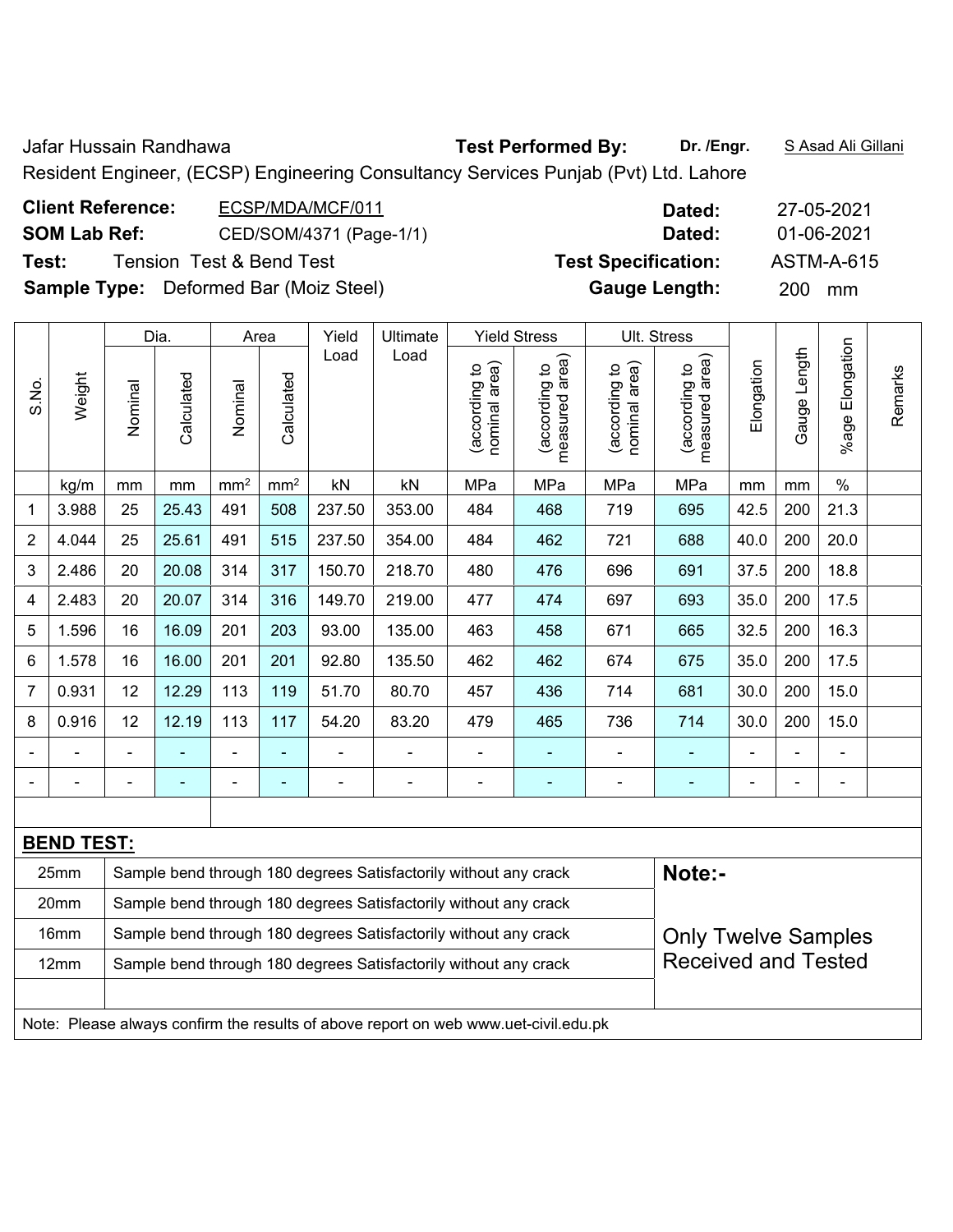Muhammad Shafi **Test Performed By:** Dr. /Engr. **Nauman Khurram** 

Dy. Manager QA/QC, Quaid-E-Azam Business Park, Sheikhupura

| <b>Client Reference:</b>             | QA/QC/QABP/MPC/01        | Dated:                     | 31-05-2021        |
|--------------------------------------|--------------------------|----------------------------|-------------------|
| <b>SOM Lab Ref:</b>                  | CED/SOM/4372(Page-1/1)   | Dated:                     | 01-06-2021        |
| Test:                                | Tension Test & Bend Test | <b>Test Specification:</b> | <b>ASTM-A 615</b> |
| <b>Sample Type:</b> M S Deformed Bar |                          | <b>Gauge Length:</b>       | 200<br>mm         |

|                |                                                                                     |                                                                  | Dia.       | Area            |                 | Yield          | Ultimate                                                         |                                | <b>Yield Stress</b>             |                                | Ult. Stress                     |                |                |                          |         |
|----------------|-------------------------------------------------------------------------------------|------------------------------------------------------------------|------------|-----------------|-----------------|----------------|------------------------------------------------------------------|--------------------------------|---------------------------------|--------------------------------|---------------------------------|----------------|----------------|--------------------------|---------|
| S.No.          | Weight                                                                              | Nominal                                                          | Calculated | Nominal         | Calculated      | Load           | Load                                                             | nominal area)<br>(according to | measured area)<br>(according to | nominal area)<br>(according to | (according to<br>measured area) | Elongation     | Gauge Length   | %age Elongation          | Remarks |
|                | kg/m                                                                                | mm                                                               | mm         | mm <sup>2</sup> | mm <sup>2</sup> | kN             | kN                                                               | MPa                            | MPa                             | MPa                            | MPa                             | mm             | mm             | $\%$                     |         |
| 1              | 4.000                                                                               | 25                                                               | 25.48      | 491             | 510             | 284.50         | 363.20                                                           | 580                            | 558                             | 740                            | 713                             | 25.0           | 200            | 12.5                     |         |
| $\overline{2}$ | 3.986                                                                               | 25                                                               | 25.43      | 491             | 508             | 281.00         | 361.00                                                           | 572                            | 554                             | 735                            | 711                             | 32.5           | 200            | 16.3                     |         |
| 3              | 2.289                                                                               | 19                                                               | 19.27      | 284             | 292             | 132.00         | 183.00                                                           | 466                            | 453                             | 645                            | 628                             | 37.5           | 200            | 18.8                     |         |
| 4              | 2.260                                                                               | 19                                                               | 19.15      | 284             | 288             | 143.20         | 193.50                                                           | 505                            | 498                             | 682                            | 673                             | 27.5           | 200            | 13.8                     |         |
| 5              | 0.990                                                                               | 12                                                               | 12.67      | 113             | 126             | 58.50          | 78.70                                                            | 517                            | 464                             | 696                            | 624                             | 30.0           | 200            | 15.0                     |         |
| 6              | 0.977                                                                               | 12                                                               | 12.59      | 113             | 124             | 60.50          | 81.00                                                            | 535                            | 486                             | 716                            | 651                             | 32.5           | 200            | 16.3                     |         |
|                |                                                                                     | $\blacksquare$                                                   | ä,         | $\blacksquare$  | $\blacksquare$  | ä,             | $\blacksquare$                                                   | $\blacksquare$                 | $\blacksquare$                  |                                | $\blacksquare$                  | $\blacksquare$ | ä,             | $\overline{\phantom{a}}$ |         |
|                |                                                                                     | ä,                                                               | ä,         | $\blacksquare$  | $\blacksquare$  | ÷,             | $\blacksquare$                                                   | $\blacksquare$                 | $\blacksquare$                  | $\qquad \qquad \blacksquare$   | ä,                              | $\blacksquare$ | ÷,             | ÷,                       |         |
|                | ÷                                                                                   | $\blacksquare$                                                   | ä,         | ÷,              | $\blacksquare$  | $\blacksquare$ | $\blacksquare$                                                   | $\blacksquare$                 | $\blacksquare$                  | ÷                              | ۰                               | $\blacksquare$ | $\blacksquare$ | $\blacksquare$           |         |
|                |                                                                                     |                                                                  |            |                 |                 |                |                                                                  |                                | ÷                               |                                |                                 |                | Ē,             | $\blacksquare$           |         |
|                | <b>Witnessed By:</b>                                                                |                                                                  |            |                 |                 |                | Hafiz M. Akram, Site Engr. PIEDMC                                |                                |                                 |                                |                                 |                |                |                          |         |
|                | <b>BEND TEST:</b>                                                                   |                                                                  |            |                 |                 |                |                                                                  |                                |                                 |                                |                                 |                |                |                          |         |
|                | 25mm                                                                                |                                                                  |            |                 |                 |                | Sample bend through 180 degrees Satisfactorily without any crack |                                |                                 |                                | Note:-                          |                |                |                          |         |
|                | 19mm                                                                                | Sample bend through 180 degrees Satisfactorily without any crack |            |                 |                 |                |                                                                  |                                |                                 |                                |                                 |                |                |                          |         |
|                | 12mm                                                                                |                                                                  |            |                 |                 |                | Sample bend through 180 degrees Satisfactorily without any crack |                                |                                 |                                | <b>Only Nine Samples</b>        |                |                |                          |         |
|                |                                                                                     |                                                                  |            |                 |                 |                |                                                                  |                                |                                 |                                | <b>Received and Tested</b>      |                |                |                          |         |
|                |                                                                                     |                                                                  |            |                 |                 |                |                                                                  |                                |                                 |                                |                                 |                |                |                          |         |
|                | Note: Please always confirm the results of above report on web www.uet-civil.edu.pk |                                                                  |            |                 |                 |                |                                                                  |                                |                                 |                                |                                 |                |                |                          |         |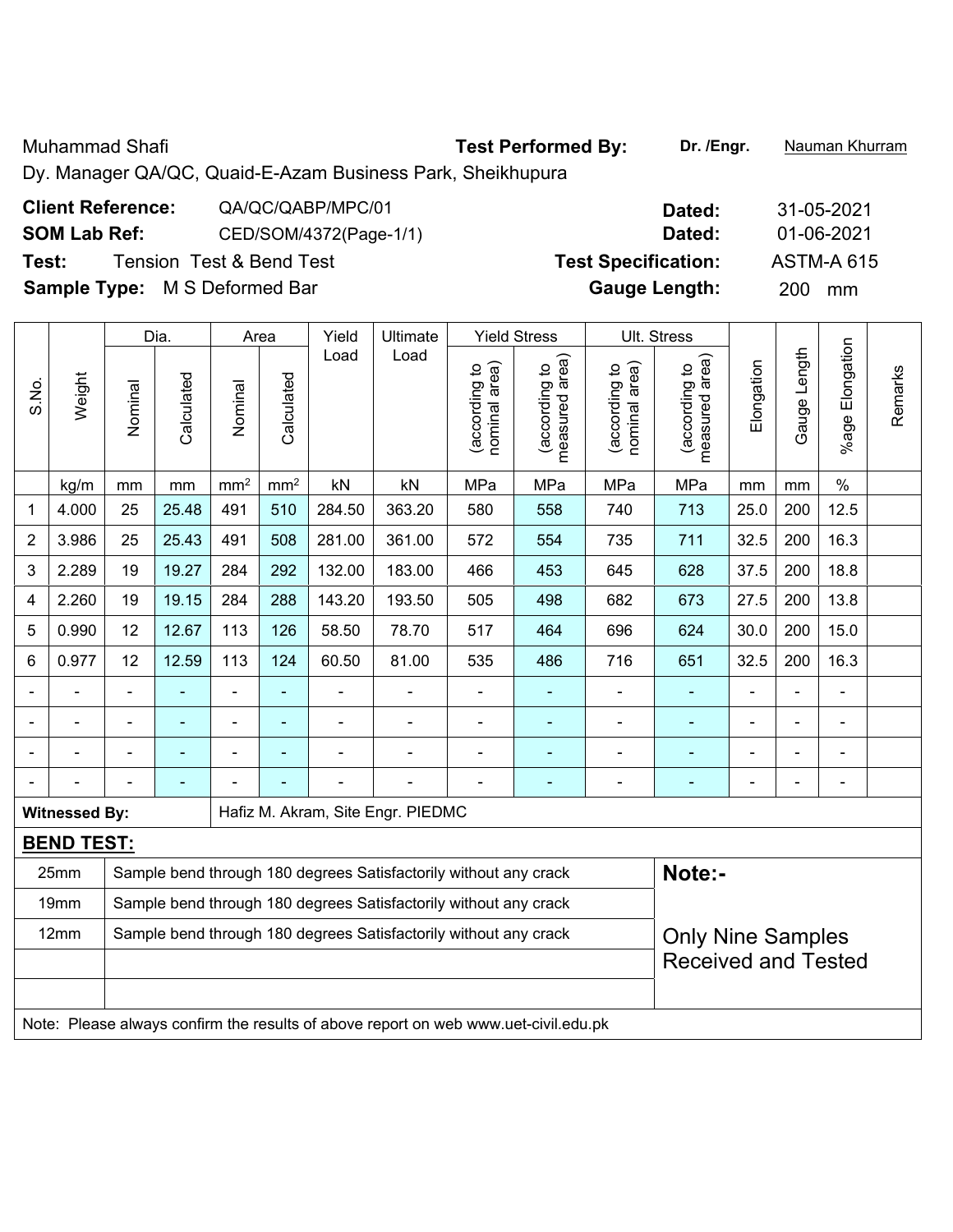Resident Engineer, Pillar & Sons, DHA Multan

Sajjad Ali Memon **Test Performed By:** Dr. /Engr. **Nauman Khurram** 

**Client Reference:** P&S/C **Dated:** 29-05-2021 **Dated:** 01-06-2021

**Gauge Length:** 8 inch **Sample Type:** Deformed Bar

|                      | <b>Client Reference:</b> | P&S/OTH/GEN/00025                   |                            | Ref:              |
|----------------------|--------------------------|-------------------------------------|----------------------------|-------------------|
| Dated:               | 29-05-2021               |                                     |                            | Dated:            |
| Test:                |                          | <b>Tension Test &amp; Bend Test</b> | <b>Test Specification:</b> | <b>ASTM-A-615</b> |
| <b>Gauge Length:</b> |                          | inch                                | <b>Sample Type:</b>        | Deformed Ba       |

|       |                                                                                     | Dia.<br>Yield<br>Ultimate<br><b>Yield Stress</b><br>Area |                |                 |                 |       |                                                                  |                                |                                 | Ult. Stress                    |                                 |                |              |                       |         |
|-------|-------------------------------------------------------------------------------------|----------------------------------------------------------|----------------|-----------------|-----------------|-------|------------------------------------------------------------------|--------------------------------|---------------------------------|--------------------------------|---------------------------------|----------------|--------------|-----------------------|---------|
| S.No. | Weight                                                                              | Nominal                                                  | Calculated     | Nominal         | Calculated      | Load  | Load                                                             | nominal area)<br>(according to | (according to<br>measured area) | nominal area)<br>(according to | (according to<br>measured area) | Elongation     | Gauge Length | Elongation<br>$%$ age | Remarks |
|       | lb/ft                                                                               | $\#$                                                     | in             | in <sup>2</sup> | in <sup>2</sup> | Tons  | Tons                                                             | psi                            | psi                             | psi                            | psi                             | in             | in           | $\%$                  |         |
| 1     | 1.493                                                                               | 6                                                        | 0.748          | 0.44            | 0.439           | 16.28 | 20.71                                                            | 81600                          | 81790                           | 103830                         | 104060                          | 1.20           | 8.0          | 15.0                  |         |
| 2     | 1.501                                                                               | 6                                                        | 0.749          | 0.44            | 0.441           | 15.87 | 20.36                                                            | 79560                          | 79380                           | 102040                         | 101810                          | 1.10           | 8.0          | 13.8                  |         |
| 3     | 0.681                                                                               | 4                                                        | 0.505          | 0.20            | 0.200           | 6.52  | 9.86                                                             | 71940                          | 71940                           | 108700                         | 108700                          | 1.40           | 8.0          | 17.5                  |         |
| 4     | 0.696                                                                               | 4                                                        | 0.511          | 0.20            | 0.205           | 6.37  | 9.65                                                             | 70260                          | 68540                           | 106450                         | 103860                          | 1.30           | 8.0          | 16.3                  |         |
|       |                                                                                     | $\blacksquare$                                           | ä,             | $\blacksquare$  | ٠               | L,    | ÷,                                                               | ä,                             | $\overline{a}$                  | $\blacksquare$                 | $\blacksquare$                  | $\blacksquare$ | ÷.           | ÷                     |         |
|       | $\blacksquare$                                                                      | $\blacksquare$                                           | ä,             | $\blacksquare$  | $\blacksquare$  | ä,    | ÷,                                                               | ä,                             | $\blacksquare$                  | $\blacksquare$                 | $\blacksquare$                  | ä,             | ÷            | $\blacksquare$        |         |
|       |                                                                                     | ٠                                                        | $\blacksquare$ | $\blacksquare$  | ٠               | -     | $\blacksquare$                                                   | ä,                             | ÷                               | $\blacksquare$                 | $\blacksquare$                  | Ē,             |              | $\blacksquare$        |         |
|       |                                                                                     |                                                          |                |                 |                 |       |                                                                  |                                |                                 |                                |                                 |                |              |                       |         |
|       |                                                                                     |                                                          |                | ۰               |                 |       | $\blacksquare$                                                   |                                |                                 |                                |                                 |                |              |                       |         |
|       |                                                                                     |                                                          |                | $\overline{a}$  |                 |       | $\blacksquare$                                                   | ÷                              | ٠                               | $\blacksquare$                 | $\overline{a}$                  | Ē,             |              | ÷                     |         |
|       |                                                                                     |                                                          |                |                 |                 |       |                                                                  |                                |                                 |                                |                                 |                |              |                       |         |
|       | <b>BEND TEST:</b>                                                                   |                                                          |                |                 |                 |       |                                                                  |                                |                                 |                                |                                 |                |              |                       |         |
|       | #6                                                                                  |                                                          |                |                 |                 |       | Sample bend through 180 degrees Satisfactorily without any crack |                                |                                 |                                | Note:-                          |                |              |                       |         |
|       | #4                                                                                  |                                                          |                |                 |                 |       | Sample bend through 180 degrees Satisfactorily without any crack |                                |                                 |                                |                                 |                |              |                       |         |
|       |                                                                                     | <b>Only Six Samples</b>                                  |                |                 |                 |       |                                                                  |                                |                                 |                                |                                 |                |              |                       |         |
|       |                                                                                     |                                                          |                |                 |                 |       |                                                                  |                                |                                 |                                | <b>Received and Tested</b>      |                |              |                       |         |
|       |                                                                                     |                                                          |                |                 |                 |       |                                                                  |                                |                                 |                                |                                 |                |              |                       |         |
|       | Note: Please always confirm the results of above report on web www.uet-civil.edu.pk |                                                          |                |                 |                 |       |                                                                  |                                |                                 |                                |                                 |                |              |                       |         |

**Ref:** 4365(Page-1/1)

**SOM Lab**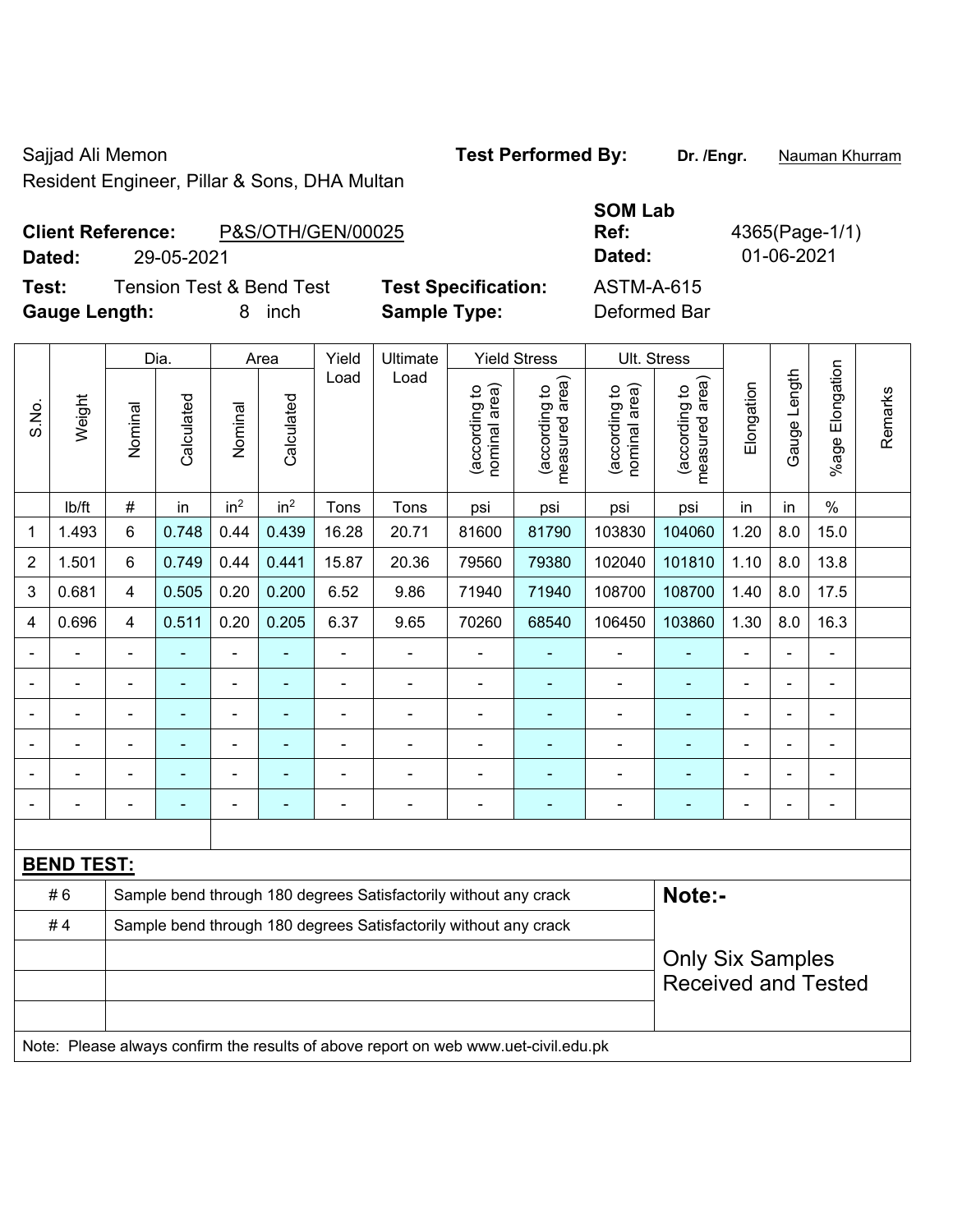Muhammad Salman **Test Performed By:** Dr. /Engr. **S. Asad Ali Gillni** 

Project Manager, Al- Noor Developers, Lahore

#### **Client Reference: nil**

**Dated:** 01-06-2021 **Dated:** 01-06-2021

**Test:** Tension Test & Bend Test **Test Specification:** ASTM-A-615 **Guage Length:** 8 inch **Sample Type:** Deformed Bar(AFCO Steel)

| 4366(Page- |
|------------|
| 1/1)       |
| 01-06-2021 |
|            |

| Weight<br>lb/ft | Nominal        | Calculated                | Nominal                      | Calculated      | Load                         | Load           |                                |                                 |                                                                                                                                      |                                                                                     |                |                |                          |                                                        |
|-----------------|----------------|---------------------------|------------------------------|-----------------|------------------------------|----------------|--------------------------------|---------------------------------|--------------------------------------------------------------------------------------------------------------------------------------|-------------------------------------------------------------------------------------|----------------|----------------|--------------------------|--------------------------------------------------------|
|                 |                |                           |                              |                 |                              |                | nominal area)<br>(according to | (according to<br>measured area) | (according to<br>nominal area)                                                                                                       | (according to<br>measured area)                                                     | Elongation     | Gauge Length   | %age Elongation          | Remarks                                                |
|                 |                | in                        | in <sup>2</sup>              | in <sup>2</sup> | Tons                         | Tons           | psi                            | psi                             | psi                                                                                                                                  | psi                                                                                 | in             | in             | $\%$                     |                                                        |
|                 | $6\phantom{a}$ | 0.751                     | 0.44                         | 0.443           | 14.75                        | 20.13          | 73940                          | 73440                           | 100910                                                                                                                               | 100230                                                                              | 1.30           | 8.0            | 16.3                     |                                                        |
| 0.648           | $\overline{4}$ | 0.492                     | 0.20                         | 0.190           | 6.78                         | 8.97           | 74750                          | 78690                           | 98920                                                                                                                                | 104130                                                                              | 1.00           | 8.0            | 12.5                     |                                                        |
| ä,              | $\blacksquare$ | ٠                         | ÷,                           | ٠               | $\blacksquare$               | ä,             | $\blacksquare$                 |                                 | $\overline{a}$                                                                                                                       | $\blacksquare$                                                                      | $\blacksquare$ |                | $\blacksquare$           | $\cdot$ +                                              |
| $\blacksquare$  | $\blacksquare$ | ÷,                        | ÷,                           | $\blacksquare$  | $\blacksquare$               | ÷,             | $\blacksquare$                 | $\blacksquare$                  | $\blacksquare$                                                                                                                       | $\blacksquare$                                                                      | $\blacksquare$ | $\blacksquare$ | $\blacksquare$           |                                                        |
| ä,              | ä,             | ٠                         | $\qquad \qquad \blacksquare$ | ۰               | $\blacksquare$               | ä,             | $\blacksquare$                 | $\blacksquare$                  | $\blacksquare$                                                                                                                       | ÷,                                                                                  | $\blacksquare$ | L.             | $\blacksquare$           |                                                        |
| ä,              | $\blacksquare$ | $\blacksquare$            | ÷,                           | ۰               | $\blacksquare$               | $\blacksquare$ | Ē,                             | ٠                               | $\overline{a}$                                                                                                                       | $\blacksquare$                                                                      | $\blacksquare$ |                | $\blacksquare$           |                                                        |
|                 |                | $\blacksquare$            | ä,                           | $\blacksquare$  | $\blacksquare$               | $\overline{a}$ | ä,                             | $\blacksquare$                  | $\blacksquare$                                                                                                                       | $\blacksquare$                                                                      | $\blacksquare$ |                | $\overline{a}$           |                                                        |
|                 |                | -                         | $\blacksquare$               |                 | $\blacksquare$               |                |                                |                                 | $\blacksquare$                                                                                                                       |                                                                                     |                |                | $\blacksquare$           |                                                        |
|                 |                | $\blacksquare$            | ۰                            |                 |                              |                |                                |                                 | $\overline{a}$                                                                                                                       | ÷                                                                                   |                |                | $\overline{\phantom{a}}$ |                                                        |
| -               | $\blacksquare$ | ۰                         | ۰                            | ۰               | $\qquad \qquad \blacksquare$ | $\blacksquare$ | $\blacksquare$                 | $\blacksquare$                  | $\blacksquare$                                                                                                                       | $\overline{\phantom{0}}$                                                            | $\blacksquare$ | $\blacksquare$ | $\overline{\phantom{a}}$ |                                                        |
|                 |                |                           |                              |                 |                              |                |                                |                                 |                                                                                                                                      |                                                                                     |                |                |                          |                                                        |
|                 |                |                           |                              |                 |                              |                |                                |                                 |                                                                                                                                      |                                                                                     |                |                |                          |                                                        |
| #6              |                |                           |                              |                 |                              |                |                                |                                 |                                                                                                                                      |                                                                                     |                |                |                          |                                                        |
| #4              |                |                           |                              |                 |                              |                |                                |                                 |                                                                                                                                      |                                                                                     |                |                |                          |                                                        |
|                 |                |                           |                              |                 |                              |                |                                |                                 |                                                                                                                                      |                                                                                     |                |                |                          |                                                        |
|                 | 1.509          | $\#$<br><b>BEND TEST:</b> |                              |                 |                              |                |                                |                                 | Sample bend through 180 degrees Satisfactorily without any crack<br>Sample bend through 180 degrees Satisfactorily without any crack | Note: Please always confirm the results of above report on web www.uet-civil.edu.pk |                | Note:-         |                          | <b>Only Four Samples</b><br><b>Received and Tested</b> |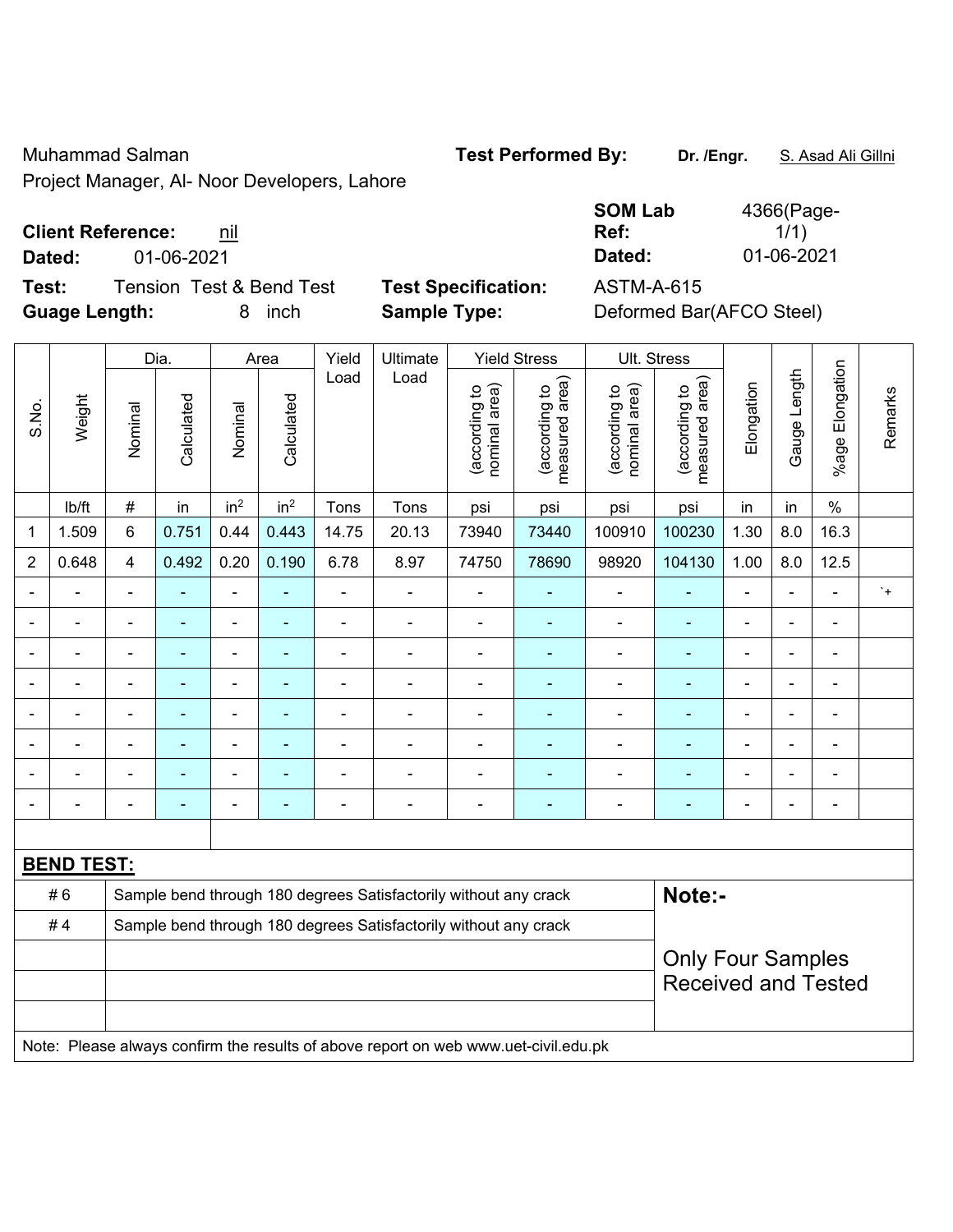| <b>PK Steel</b>          |     | <b>Test Performed By:</b>                                             | Dr. /Enar. | Gillani       |
|--------------------------|-----|-----------------------------------------------------------------------|------------|---------------|
|                          |     | Peco Chowk Godown No. 78, Near New Haidery Kanta, Badami Bagh, Lahore |            |               |
|                          |     | <b>SOM Lab</b>                                                        |            |               |
| <b>Client Reference:</b> | Nil | Ref:                                                                  |            | 4368(Page-1/1 |

**Client Reference:** Nil **Dated:** 01-06-2021 **Dated:** 01-06-2021 **Test:** Tension Test & Bend Test **Test Specification:** ASTM-A-615

**Gauge Length:** 8 inch **Sample Type:** Deformed Bar

|                |                                                                                     |                          | Dia.                     |                 | Area            | Yield          | Ultimate                                                         |                                | <b>Yield Stress</b>             |                                | Ult. Stress                     |                |                |                 |         |
|----------------|-------------------------------------------------------------------------------------|--------------------------|--------------------------|-----------------|-----------------|----------------|------------------------------------------------------------------|--------------------------------|---------------------------------|--------------------------------|---------------------------------|----------------|----------------|-----------------|---------|
| S.No.          | Weight                                                                              | Nominal                  | Calculated               | Nominal         | Calculated      | Load           | Load                                                             | (according to<br>nominal area) | (according to<br>measured area) | nominal area)<br>(according to | (according to<br>measured area) | Elongation     | Gauge Length   | %age Elongation | Remarks |
|                | Ib/ft                                                                               | $\#$                     | in                       | in <sup>2</sup> | in <sup>2</sup> | Tons           | Tons                                                             | psi                            | psi                             | psi                            | psi                             | in             | in             | $\%$            |         |
| 1              | 0.646                                                                               | 4                        | 0.492                    | 0.20            | 0.190           | 5.05           | 7.50                                                             | 55650                          | 58570                           | 82730                          | 87090                           | 1.30           | 8.0            | 16.3            |         |
| $\blacksquare$ | ä,                                                                                  | $\blacksquare$           | $\blacksquare$           | $\blacksquare$  | $\blacksquare$  | $\overline{a}$ | $\blacksquare$                                                   | $\frac{1}{2}$                  | ÷,                              | $\blacksquare$                 | $\blacksquare$                  | $\blacksquare$ | $\blacksquare$ | $\blacksquare$  |         |
| $\blacksquare$ | ÷                                                                                   | $\blacksquare$           | $\blacksquare$           | $\blacksquare$  | $\blacksquare$  | $\blacksquare$ | $\blacksquare$                                                   | $\blacksquare$                 | ä,                              | $\blacksquare$                 | $\blacksquare$                  | $\blacksquare$ | $\blacksquare$ | $\blacksquare$  |         |
|                | ä,                                                                                  | $\blacksquare$           | $\blacksquare$           | $\blacksquare$  | ۰               | $\blacksquare$ | $\blacksquare$                                                   | $\blacksquare$                 | ÷,                              | ÷,                             | $\blacksquare$                  | $\blacksquare$ |                | $\blacksquare$  |         |
|                | $\blacksquare$                                                                      | $\blacksquare$           | $\blacksquare$           | $\frac{1}{2}$   | ٠               | $\blacksquare$ | $\blacksquare$                                                   | ä,                             | $\blacksquare$                  | $\blacksquare$                 | $\blacksquare$                  | $\blacksquare$ | $\blacksquare$ | $\blacksquare$  |         |
|                |                                                                                     | $\overline{\phantom{a}}$ | $\overline{\phantom{0}}$ | $\blacksquare$  |                 | $\blacksquare$ | $\overline{\phantom{0}}$                                         | $\blacksquare$                 |                                 | $\overline{\phantom{0}}$       |                                 | $\blacksquare$ |                | $\blacksquare$  |         |
|                |                                                                                     | Ē,                       |                          | $\blacksquare$  |                 | $\blacksquare$ | $\blacksquare$                                                   | $\blacksquare$                 |                                 | $\blacksquare$                 |                                 | $\blacksquare$ |                | ÷               |         |
| $\blacksquare$ |                                                                                     | $\blacksquare$           | $\blacksquare$           | $\blacksquare$  | $\blacksquare$  | $\blacksquare$ | $\blacksquare$                                                   | $\blacksquare$                 | $\blacksquare$                  | $\overline{\phantom{a}}$       | $\blacksquare$                  | $\blacksquare$ |                | $\blacksquare$  |         |
|                |                                                                                     | $\blacksquare$           | $\blacksquare$           | $\blacksquare$  | ۰               | $\blacksquare$ | $\blacksquare$                                                   | $\overline{a}$                 | $\overline{\phantom{0}}$        | $\overline{a}$                 | ٠                               | $\blacksquare$ |                | $\blacksquare$  |         |
| $\blacksquare$ | $\blacksquare$                                                                      | $\blacksquare$           | $\blacksquare$           | ÷,              | ۰               | $\blacksquare$ | $\blacksquare$                                                   | $\blacksquare$                 | ÷                               | $\overline{\phantom{a}}$       | $\blacksquare$                  | $\blacksquare$ |                | $\blacksquare$  |         |
|                |                                                                                     |                          |                          |                 |                 |                |                                                                  |                                |                                 |                                |                                 |                |                |                 |         |
|                | <b>BEND TEST:</b>                                                                   |                          |                          |                 |                 |                |                                                                  |                                |                                 |                                |                                 |                |                |                 |         |
|                | #4                                                                                  |                          |                          |                 |                 |                | Sample bend through 180 degrees Satisfactorily without any crack |                                |                                 |                                | Note:-                          |                |                |                 |         |
|                |                                                                                     |                          |                          |                 |                 |                |                                                                  |                                |                                 |                                |                                 |                |                |                 |         |
|                |                                                                                     |                          |                          |                 |                 |                |                                                                  |                                |                                 |                                | <b>Only Two Samples</b>         |                |                |                 |         |
|                |                                                                                     |                          |                          |                 |                 |                |                                                                  |                                |                                 |                                | <b>Received and Tested</b>      |                |                |                 |         |
|                |                                                                                     |                          |                          |                 |                 |                |                                                                  |                                |                                 |                                |                                 |                |                |                 |         |
|                | Note: Please always confirm the results of above report on web www.uet-civil.edu.pk |                          |                          |                 |                 |                |                                                                  |                                |                                 |                                |                                 |                |                |                 |         |

S. Asad Ali

**Ref:** 4368(Page-1/1)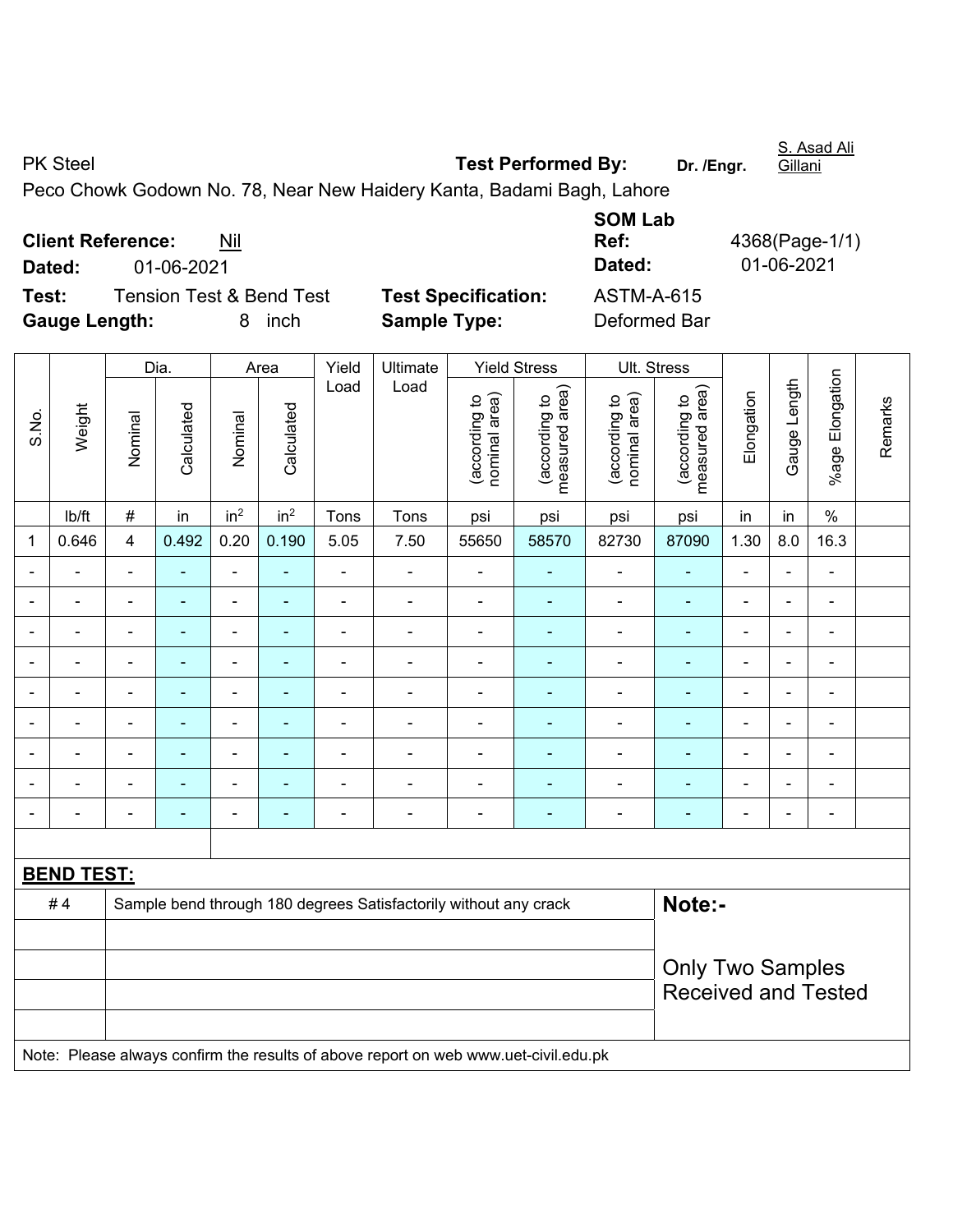Saeedullah Jan **Test Performed By:** Dr. /Engr. Gillani

Resident Engineer, NESPAK Office, 3rd Floor Karachi Hotel, Chitta Morh, Murree.

| <b>Client Reference:</b><br>Dated: | 04-05-2021 | REF/4149/40/148                     |                            | <b>SOM Lab</b><br>Ref:<br>Dated: | 4296(Page-1/1)<br>04-05-2021 |
|------------------------------------|------------|-------------------------------------|----------------------------|----------------------------------|------------------------------|
| Test:                              |            | <b>Tension Test &amp; Bend Test</b> | <b>Test Specification:</b> | ASTM-A-615                       |                              |
| <b>Gauge Length:</b>               |            | <i>inch</i><br>8                    | <b>Sample Type:</b>        | Deformed Bar                     |                              |

|                |                                                                                     |                | Dia.                                                             |                              | Area            |                | Ultimate                                                         | <b>Yield Stress</b>           |                                             | Ult. Stress                    |                                 |                          |              |                      |         |  |
|----------------|-------------------------------------------------------------------------------------|----------------|------------------------------------------------------------------|------------------------------|-----------------|----------------|------------------------------------------------------------------|-------------------------------|---------------------------------------------|--------------------------------|---------------------------------|--------------------------|--------------|----------------------|---------|--|
| S.No.          | Weight                                                                              | Nominal        | Calculated                                                       | Nominal                      | Calculated      | Load           | Load                                                             | nominal area)<br>according to | (according to<br>neasured area)<br>measured | nominal area)<br>(according to | measured area)<br>(according to | Elongation               | Gauge Length | Elongation<br>%age l | Remarks |  |
|                | lb/ft                                                                               | $\#$           | in                                                               | in <sup>2</sup>              | in <sup>2</sup> | Tons           | Tons                                                             | psi                           | psi                                         | psi                            | psi                             | in                       | in           | $\frac{0}{0}$        |         |  |
| 1              | 2.680                                                                               | 8              | 1.002                                                            | 0.79                         | 0.788           | 32.52          | 38.71                                                            | 90780                         | 91010                                       | 108060                         | 108330                          | 1.20                     | 8.0          | 15.0                 |         |  |
| $\overline{2}$ | 2.684                                                                               | 8              | 1.002                                                            | 0.79                         | 0.789           | 32.47          | 38.74                                                            | 90640                         | 90750                                       | 108140                         | 108280                          | 1.20                     | 8.0          | 15.0                 |         |  |
| 3              | 1.549                                                                               | 6              | 0.761                                                            | 0.44                         | 0.455           | 16.46          | 20.49                                                            | 82520                         | 79800                                       | 102700                         | 99320                           | 1.20                     | 8.0          | 15.0                 |         |  |
| 4              | 1.553                                                                               | 6              | 0.762                                                            | 0.44                         | 0.456           | 17.64          | 21.41                                                            | 88400                         | 85290                                       | 107300                         | 103540                          | 1.10                     | 8.0          | 13.8                 |         |  |
| 5              | 0.663                                                                               | $\overline{4}$ | 0.498                                                            | 0.20                         | 0.195           | 6.95           | 8.61                                                             | 76660                         | 78630                                       | 94990                          | 97420                           | 1.00                     | 8.0          | 12.5                 |         |  |
| 6              | 0.660                                                                               | $\overline{4}$ | 0.497                                                            | 0.20                         | 0.194           | 6.90           | 8.72                                                             | 76100                         | 78460                                       | 96110                          | 99080                           | 1.10                     | 8.0          | 13.8                 |         |  |
|                |                                                                                     | $\blacksquare$ | $\blacksquare$                                                   | $\qquad \qquad \blacksquare$ |                 | $\blacksquare$ | $\blacksquare$                                                   |                               | $\overline{\phantom{a}}$                    | $\blacksquare$                 | ÷                               | $\blacksquare$           |              | $\blacksquare$       |         |  |
|                |                                                                                     |                | $\blacksquare$                                                   | -                            | ÷               | $\overline{a}$ | ÷,                                                               |                               | $\overline{\phantom{a}}$                    | $\blacksquare$                 | ÷                               |                          |              | ÷,                   |         |  |
|                |                                                                                     |                |                                                                  | $\overline{a}$               |                 |                |                                                                  |                               |                                             |                                | ۰                               |                          |              | $\overline{a}$       |         |  |
|                |                                                                                     |                |                                                                  | ä,                           |                 | $\blacksquare$ | $\blacksquare$                                                   |                               |                                             | ٠                              | $\blacksquare$                  | $\blacksquare$           |              | $\blacksquare$       |         |  |
|                |                                                                                     |                |                                                                  |                              |                 |                |                                                                  |                               |                                             |                                |                                 |                          |              |                      |         |  |
|                | <b>BEND TEST:</b>                                                                   |                |                                                                  |                              |                 |                |                                                                  |                               |                                             |                                |                                 |                          |              |                      |         |  |
|                | #8                                                                                  |                |                                                                  |                              |                 |                | Sample bend through 180 degrees Satisfactorily without any crack |                               |                                             |                                | Note:-                          |                          |              |                      |         |  |
|                | #6                                                                                  |                |                                                                  |                              |                 |                | Sample bend through 180 degrees Satisfactorily without any crack |                               |                                             |                                |                                 |                          |              |                      |         |  |
|                | #4                                                                                  |                | Sample bend through 180 degrees Satisfactorily without any crack |                              |                 |                |                                                                  |                               |                                             |                                |                                 | <b>Only Nine Samples</b> |              |                      |         |  |
|                |                                                                                     |                |                                                                  |                              |                 |                |                                                                  |                               |                                             |                                | <b>Received and Tested</b>      |                          |              |                      |         |  |
|                |                                                                                     |                |                                                                  |                              |                 |                |                                                                  |                               |                                             |                                |                                 |                          |              |                      |         |  |
|                | Note: Please always confirm the results of above report on web www.uet-civil.edu.pk |                |                                                                  |                              |                 |                |                                                                  |                               |                                             |                                |                                 |                          |              |                      |         |  |

S. Asad Ali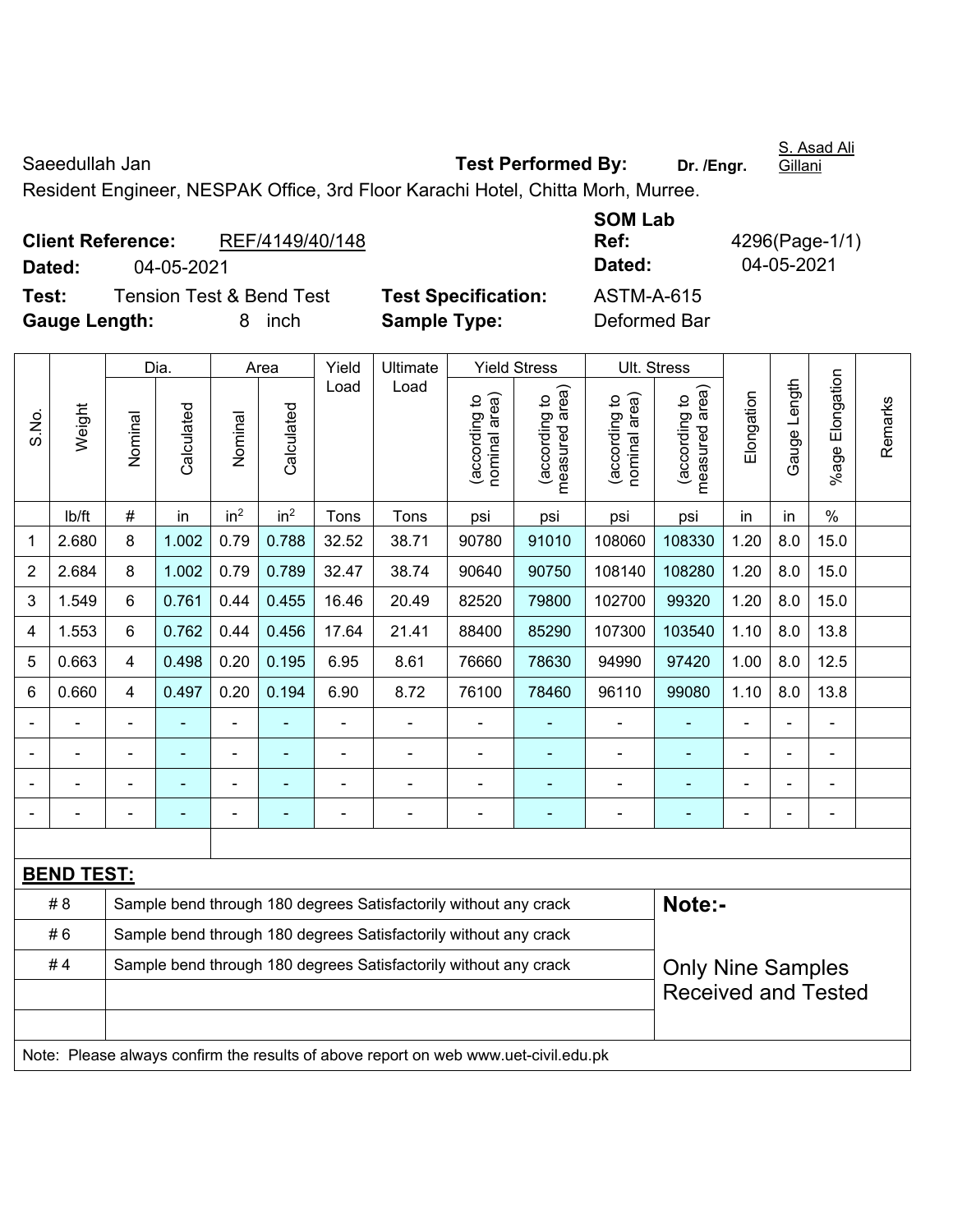Sr.

#### **Client Reference:** Nil

**Dated:** 01-06-2021 **Dated:** 01-06-2021

|  | <b>SOM Lab</b> |  |
|--|----------------|--|

**Ref:** 4367(Page-1/1)

**Test:** Tension Test **Test Specification:** ASTM-A-615 **Gauge Length:** 8 inch **Sample Type:** Deformed Bar Dia. | Area | Yield | Ultimate | Yield Stress | Ult. Stress Load Load  $\overline{\mathbb{R}}$  o  $\circ \widehat{\mathbb{R}}$  $\circ$   $\widehat{\pi}$  $\circ$   $\widehat{\pi}$  $\tilde{a}$ 

|              |                   | Dia.                     |                | Area                         |                 | Yield          | Ultimate                                                                            | Yield Stress                   |                                 | UII. Stress                    |                                 |                |                |                              |         |  |
|--------------|-------------------|--------------------------|----------------|------------------------------|-----------------|----------------|-------------------------------------------------------------------------------------|--------------------------------|---------------------------------|--------------------------------|---------------------------------|----------------|----------------|------------------------------|---------|--|
| S.No.        | Weight            | Nominal                  | Calculated     | Nominal                      | Calculated      | Load           | Load                                                                                | (according to<br>nominal area) | (according to<br>measured area) | (according to<br>nominal area) | measured area)<br>(according to | Elongation     | Gauge Length   | %age Elongation              | Remarks |  |
|              | lb/ft             | $\#$                     | in             | in <sup>2</sup>              | in <sup>2</sup> | Tons           | Tons                                                                                | psi                            | psi                             | psi                            | psi                             | in             | in             | $\%$                         |         |  |
| $\mathbf{1}$ | 0.618             | 4                        | 0.481          | 0.20                         | 0.182           | 5.45           | 7.85                                                                                | 60140                          | 66090                           | 86560                          | 95120                           | 1.20           | 8.0            | 15.0                         |         |  |
|              |                   | $\blacksquare$           |                | $\blacksquare$               | ٠               |                |                                                                                     | $\blacksquare$                 |                                 | $\blacksquare$                 | $\blacksquare$                  |                | ÷              | $\blacksquare$               |         |  |
|              |                   | ۰                        | $\blacksquare$ | $\blacksquare$               | $\blacksquare$  | $\blacksquare$ | $\blacksquare$                                                                      | $\blacksquare$                 | ÷                               | ÷                              | $\blacksquare$                  | $\blacksquare$ | ÷              | $\overline{\phantom{a}}$     |         |  |
|              |                   | $\blacksquare$           | $\blacksquare$ | $\qquad \qquad \blacksquare$ | $\blacksquare$  | $\blacksquare$ | $\blacksquare$                                                                      | $\blacksquare$                 | $\blacksquare$                  | $\blacksquare$                 | $\blacksquare$                  | ä,             | $\blacksquare$ | $\qquad \qquad \blacksquare$ |         |  |
|              |                   | $\blacksquare$           | ◆              | ÷,                           | ۰               |                | $\blacksquare$                                                                      | $\blacksquare$                 | ۰                               | ÷                              | $\blacksquare$                  | ä,             | $\frac{1}{2}$  | $\qquad \qquad \blacksquare$ |         |  |
|              |                   | ä,                       | ÷,             | $\blacksquare$               | ۳               |                |                                                                                     | $\overline{\phantom{0}}$       | ۰                               | $\blacksquare$                 | $\blacksquare$                  | Ē,             | ÷              | $\blacksquare$               |         |  |
|              |                   | $\blacksquare$           | ۰              | ÷                            | ۳               |                |                                                                                     | $\blacksquare$                 |                                 | $\blacksquare$                 | ٠                               | ÷              | ÷              | $\blacksquare$               |         |  |
|              |                   | $\blacksquare$           | ÷,             | $\blacksquare$               | $\blacksquare$  |                | $\blacksquare$                                                                      | $\blacksquare$                 | ۰                               | ÷                              | $\blacksquare$                  | ä,             | $\frac{1}{2}$  | $\qquad \qquad \blacksquare$ |         |  |
|              | $\blacksquare$    | $\overline{\phantom{a}}$ | $\blacksquare$ | $\qquad \qquad \blacksquare$ | $\blacksquare$  | $\blacksquare$ | $\blacksquare$                                                                      | $\blacksquare$                 | $\blacksquare$                  | ÷                              | $\blacksquare$                  | ÷              | $\frac{1}{2}$  | $\qquad \qquad \blacksquare$ |         |  |
|              |                   | $\blacksquare$           | $\blacksquare$ | -                            | $\blacksquare$  | $\blacksquare$ | $\blacksquare$                                                                      | $\blacksquare$                 | $\blacksquare$                  | ÷                              | $\blacksquare$                  | ä,             | $\frac{1}{2}$  | $\qquad \qquad \blacksquare$ |         |  |
|              |                   |                          |                |                              |                 |                |                                                                                     |                                |                                 |                                |                                 |                |                |                              |         |  |
|              | <b>BEND TEST:</b> |                          |                |                              |                 |                |                                                                                     |                                |                                 |                                |                                 |                |                |                              |         |  |
|              | #4                |                          |                |                              |                 |                | Sample bend through 180 degrees Satisfactorily without any crack                    |                                |                                 |                                | Note:-                          |                |                |                              |         |  |
|              |                   |                          |                |                              |                 |                |                                                                                     |                                |                                 |                                |                                 |                |                |                              |         |  |
|              |                   | <b>Only Two Samples</b>  |                |                              |                 |                |                                                                                     |                                |                                 |                                |                                 |                |                |                              |         |  |
|              |                   |                          |                |                              |                 |                |                                                                                     |                                |                                 |                                | <b>Received and Tested</b>      |                |                |                              |         |  |
|              |                   |                          |                |                              |                 |                | Note: Please always confirm the results of above report on web www.uet-civil.edu.pk |                                |                                 |                                |                                 |                |                |                              |         |  |

## Muhammad Arif **Test Performed By: Dr. /Engr.** Nauman Khurram